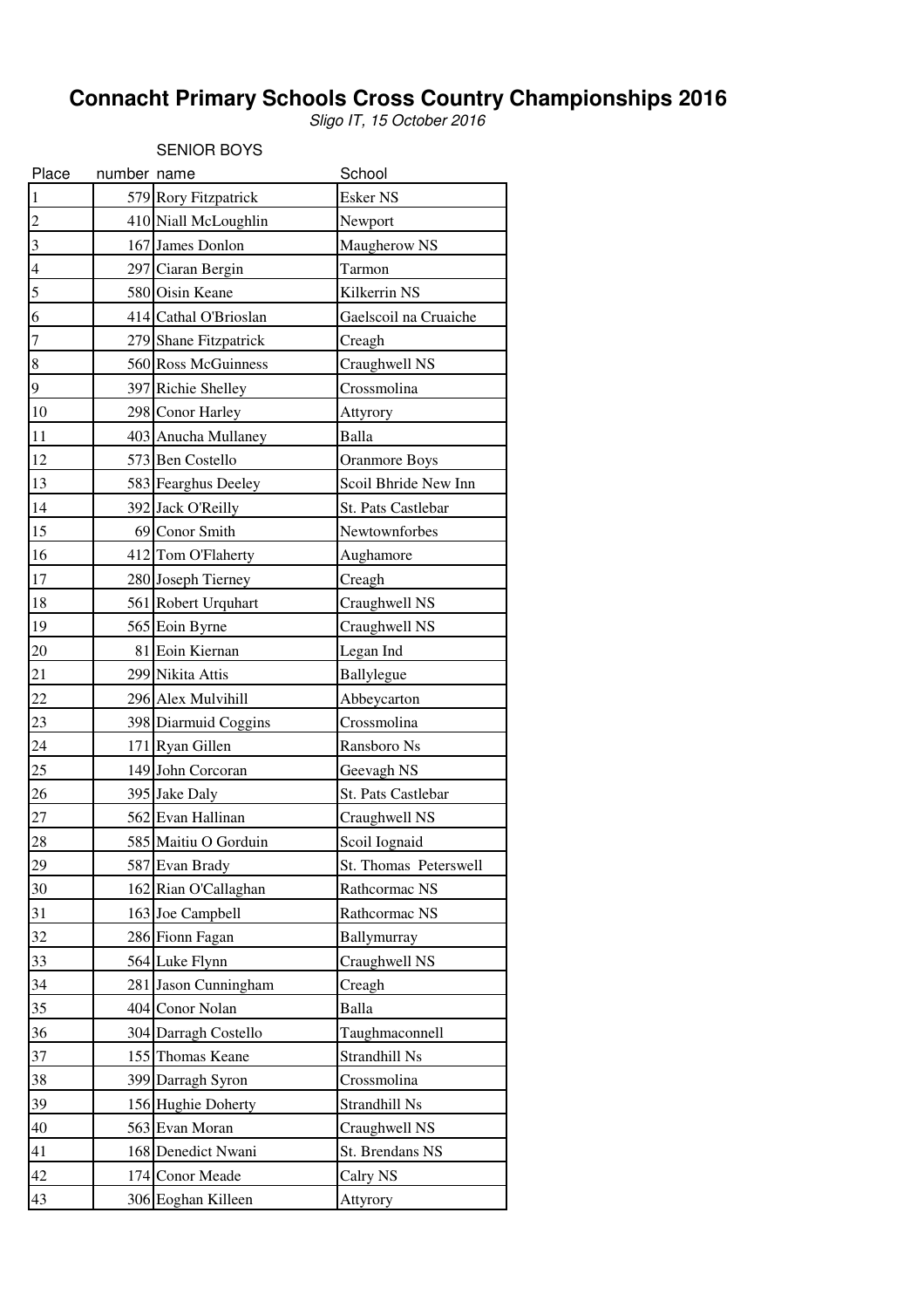| 44 |     | 423 Daniel Martin     | St. Josephs Leitrim |
|----|-----|-----------------------|---------------------|
| 45 |     | 172 Conor Flynn       | Scoil Ursula        |
| 46 |     | 150 Dara Mostyn       | Geevagh NS          |
| 47 |     | 434 Yanes Pass        | Scoil Mhuire        |
| 48 |     | 588 Jack Hession      | St. Pats Tuam       |
| 49 |     | 282 Cameron Keighery  | Creagh              |
| 50 |     | 394 Conor Mulroy      | St. Pats Castlebar  |
| 51 |     | 151 Jamie bfrehony    | Geevagh NS          |
| 52 |     | 83 Andrew Crow        | Tashinney Ind       |
| 53 |     | 63 Mark Rowley        | Killoe              |
| 54 |     | 291 John Finnerty     | Abbeycarton         |
| 55 |     | 393 Louis Swift       | St. Pats Castlebar  |
| 56 |     | 175 Rufus Marshall    | Culfadda NS         |
| 57 |     | 158 Jack Wiley        | Strandhill Ns       |
| 58 |     | 82 Cormac Egan        | Colehill Mixed Ind  |
| 59 |     | 400 Dairmuid Fox      | Crossmolina         |
| 60 |     | 396 Sean Coyle        | St. Pats Castlebar  |
| 61 |     | 405 Shane Sinnott     | Balla               |
| 62 |     | 161 Paul O'Brien      | Rathcormac NS       |
| 63 |     | 305 Eoghain Gilleran  | Roxboro             |
| 64 |     | 159 Oisin O'Neill     | Strandhill Ns       |
| 65 |     | 70 Matthew Flynn      | Newtownforbes       |
| 66 |     | 401 Matthew Gortedsky | Crossmolina         |
| 67 |     | 154 Conor Mostyn      | Geevagh NS          |
| 68 |     | 152 Shane O'Reilly    | Geevagh NS          |
| 69 |     | 289 Leo Gately        | Ballymurray         |
| 70 |     | 164 Diarmuid Dunleavy | Rathcormac NS       |
| 71 |     | 157 Conor Finan       | Strandhill Ns       |
| 72 |     | 77 Niall Maken        | Killoe              |
| 73 |     | 71 Ross Shields       | Newtownforbes       |
| 74 |     | 285 Ronan McDermott   | Ballymurray         |
| 75 |     | 288 Kevin Beirne      | Ballymurray         |
| 76 |     | 292 Adam Twocock      | Abbeycarton         |
| 77 |     | 153 Kyle Gabbidon     | Geevagh NS          |
| 78 |     | 406 Darragh Rumley    | Balla               |
| 79 |     | 165 Michael Carroll   | Rathcormac NS       |
| 80 |     | 169 Matthew Percy     | Rathcormac          |
| 81 |     | 160 James Parkes      | Strandhill Ns       |
| 82 |     | 72 Kevin Baskett      | Newtownforbes       |
| 83 |     | 73 Mathew Dunahohe    | Newtownforbes       |
| 84 |     | 173 Emannuel Nwani    | St. Brendans Ns     |
| 85 | 287 | Aidan Hoare           | Ballymurray         |
| 86 |     | 189 Patrick Higgins   | Newtlownforbes      |
| 87 |     | 407 Kealan Ryan       | Balla               |
| 88 |     | 170 Lee Conlon        | Rathcormac          |
| 89 |     | 74 Dan Crossan        | Newtownforbes       |
| 90 |     | 166 Ben Noone         | Rathcormac NS       |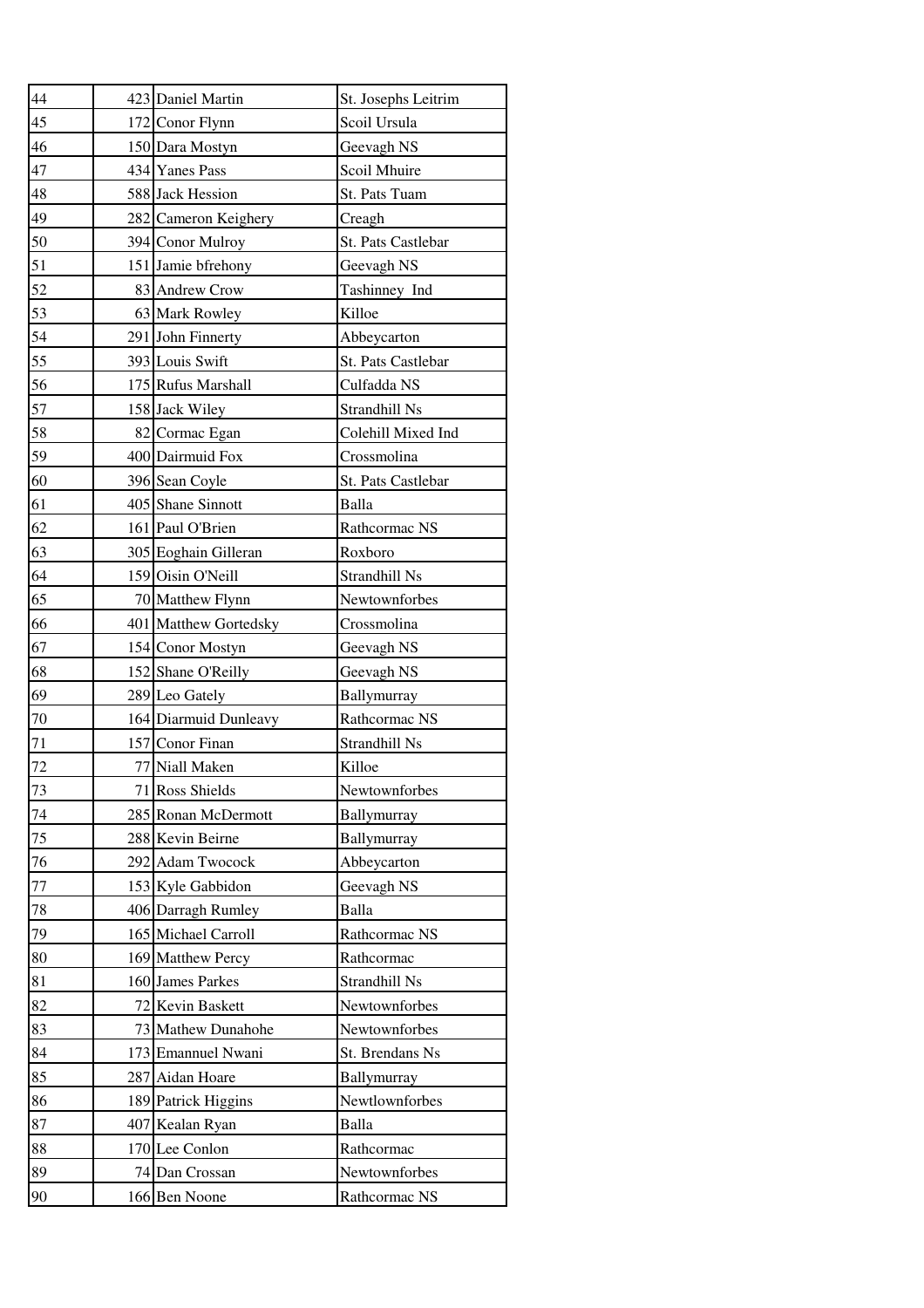| Q   | 408 Corron Fahy  | Balla       |
|-----|------------------|-------------|
| .or | 402 Eoin O'Boyle | Crossmolina |

| 1st | Craughwell  | 72 points  |
|-----|-------------|------------|
| 2nd | Creagh      | 107 points |
| 3rd | Crossmolina | 129 points |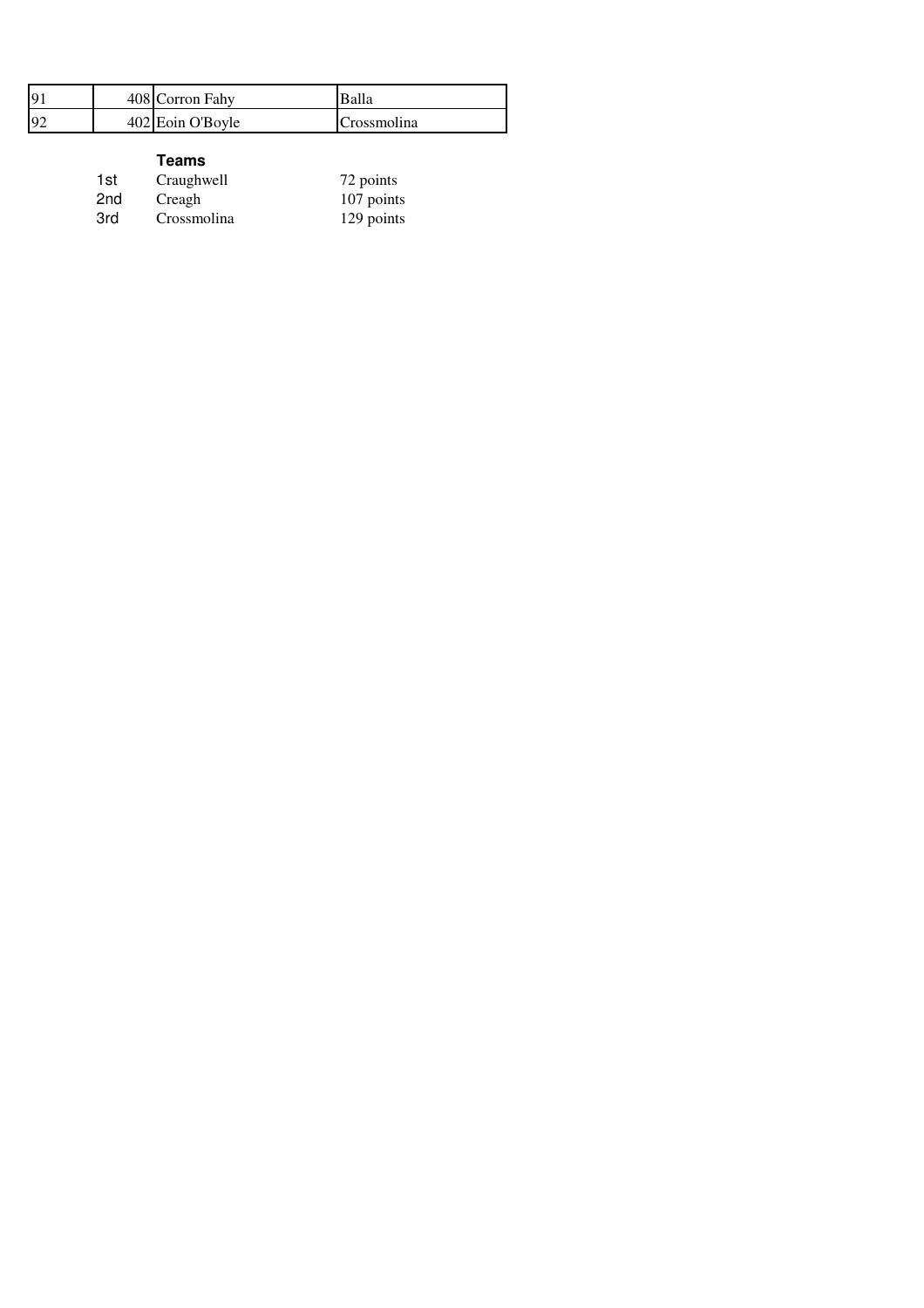### **SENIOR GIRLS**

| <b>Place</b>            | number | name                         | <b>School</b>             |
|-------------------------|--------|------------------------------|---------------------------|
| $\mathbf{1}$            |        | 592 Emma Moore               | Lisheehkyle               |
|                         |        | 49 Kate Hagan                | <b>Newtownforbes</b>      |
| $\frac{2}{3}$           |        | 365 Ava flynn                | Snugboro                  |
| $\overline{\mathbf{4}}$ |        | 371 arwen O'Neill            | <b>Quay Ballina</b>       |
| 5                       |        | <b>594 Carla Noone</b>       | <b>Brackloon Ns</b>       |
| $\overline{6}$          |        | 249 Ava McKeon               | Creagh                    |
| 7                       |        | <b>142 Aisling Mullarkey</b> | <b>Corballa NS</b>        |
| $\overline{\bf 8}$      |        | <b>388</b> Leah Togher       | Glencorrib                |
| 9                       |        | 59 Rosie Flanagan            | Stonepark ind             |
| 10                      |        | 125 Una Griffin              | <b>Strandhill NS</b>      |
| 11                      |        | 598 Hannah clarke            | <b>St. Annins</b>         |
| $\overline{12}$         |        | 599 Rachel Fahy              | <b>Claregalway NS</b>     |
| $\overline{13}$         |        | 385 Saoirse Delaney          | <b>Aughamore</b>          |
| $\overline{14}$         |        | 124 Eva Griffin              | <b>Strandhill NS</b>      |
| $\overline{15}$         |        | 366 Niamh Ryan               | Snugboro                  |
| $\overline{16}$         |        | 604 Kayla Madden             | Scoil Chrio Naofa Athenry |
| $17\,$                  |        | 593 Isabella Burke           | Scoil Chaitriona          |
| 18                      |        | 372 Clodagh Mac Dermott      | Quay Ballina              |
| 19                      |        | 387 Alannah Canavan          | Crossmolina               |
| $\overline{20}$         |        | 270 Emily Martin             | St. Ciarans Moore         |
| 21                      |        | 367 Tara Ryan                | Snugboro                  |
| $\overline{22}$         |        | 369 Rebekah Ruane            | Snugboro                  |
| $\overline{23}$         |        | 606 Abigail O'Shea           | Scoil Chrio Naofa Athenry |
| 24                      |        | 255 Hollie Kilroe            | Scoil Mhuire Roscommon    |
| $\overline{25}$         |        | 616 Roisin Geaney            | St. Josephs Kinvara       |
| $\overline{26}$         |        | 605 Leonore Church           | Scoil Chrio Naofa Athenry |
| $\overline{27}$         |        | 373 Erin Ferguson            | Quay Ballina              |
| $\overline{28}$         |        | 44 Aisling Lane              | <b>Colehill Mixed</b>     |
| $\overline{29}$         |        | 271 Karen O'Boyle            | Whitehall                 |
| $\overline{30}$         |        | 451 Ellie Filan              | St. Josephs Killenummery  |
| 31                      |        | 611 Ella O'Connor            | Scoil Ide                 |
| 32                      |        | 390 Eimear Hughes            | <b>Breaffy Castlebar</b>  |
| 33                      |        | 602 Saoirse O Loughlin       | Claregalway NS            |
| 34                      |        | 143 Maeve Donlon             | Maugherow NS              |
| 35                      |        | 590 Clodagh O'Meara          | Craughwell                |
| 36                      |        | 591 Jade Moorhead            | Craughwell                |
| 37                      |        | 148 Tara Nic anBhreithiunigh | Gaelscoil Chnoc naRe      |
| 38                      |        | 384 Shauna Langan            | Kiltimagh                 |
| 39                      |        | 60 Shauna Flood              | Tashinny NS ind           |
| $\overline{40}$         |        | 250 Ruth Dolan               | Creagh                    |
| 41                      |        | 589 Fauve Aylmer             | Coldwood Ns               |
| 42                      |        | 368 Mia Ludden               | Snugboro                  |
| 43                      |        | 375 Zara Daly                | Quay Ballina              |
| 44                      |        | 389 Linda Hanley             | Ballaghadereen            |
| $\overline{45}$         |        | 607 Ciara Walsh              | Scoil Chrio Naofa Athenry |
| $\overline{46}$         |        | 131 Diana McDonagh           | Scoil Ursula              |
| 47                      |        | 612 Alice Corcoran           | Scoil Ide                 |
| 48                      |        | 251 Mya Kelly                | Creagh                    |
| 49                      |        | 278 Rachel O'Connor          | Croghan                   |
| 50                      |        | 45 Kerry McNamara            | Colehill Mixed            |
| 51                      |        | 374 Ciara Golden             | Quay Ballina              |
| 52                      |        | 370 Lauren Deely             | Snugboro                  |
| 53                      |        | 252 Emma McGreal             | Creagh                    |
| 54                      |        | 145 Amy Boland               | <b>Ballinleg Ns</b>       |
| $\overline{55}$         |        | 126 Aoife Gormly             | Strandhill NS             |
| 56                      |        | 144 Fiona Whitehead          | <b>Bunninadden NS</b>     |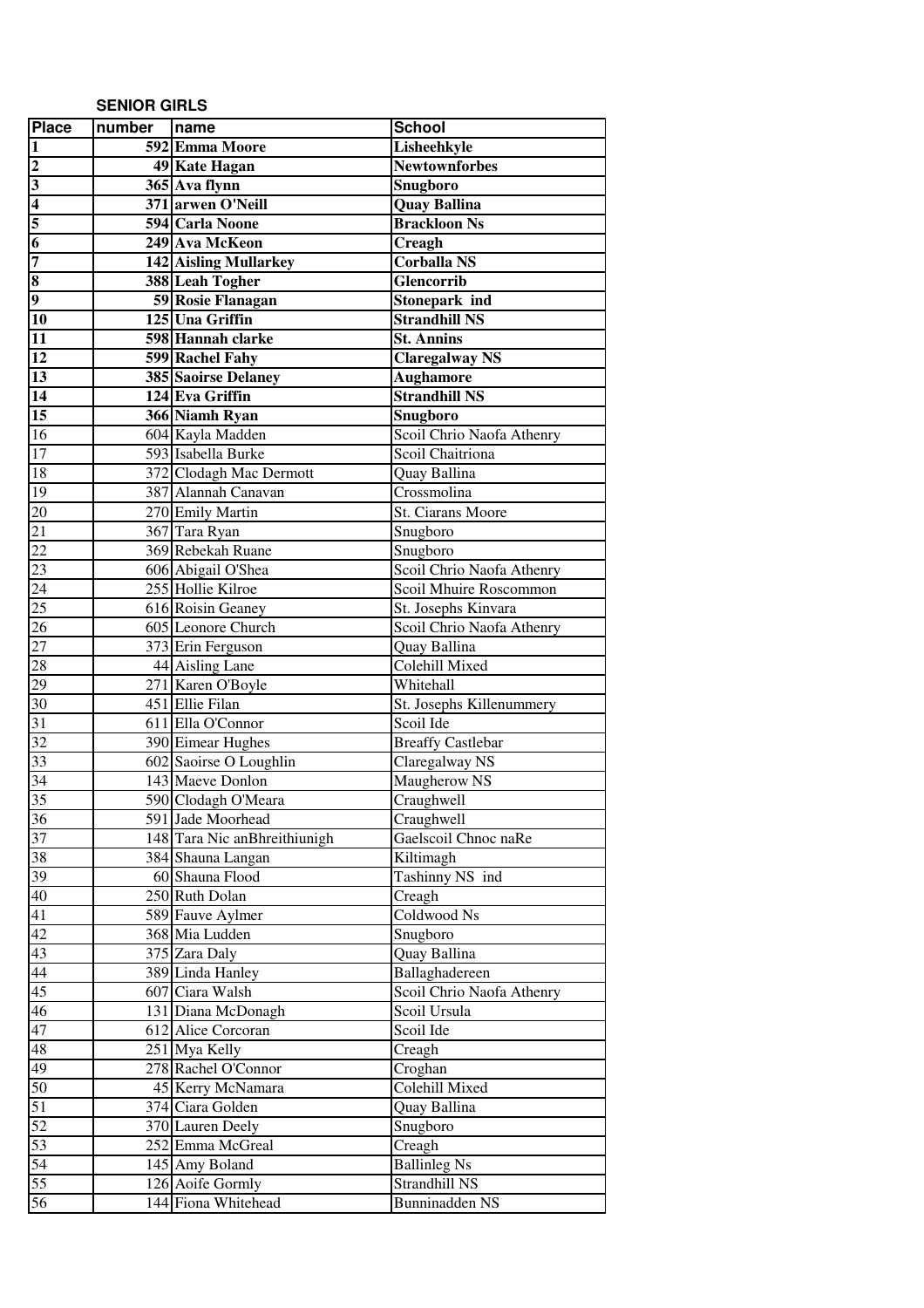| 57              | 258 Etain Moran                 | Scoil Mhuire Roscommon    |
|-----------------|---------------------------------|---------------------------|
| 58              | 261 Paris Flanagan              | St. Marys Strokestown     |
| 59              | 264 Tiegan Gibbons              | St. Marys Strokestown     |
| 60              | 51 Tara Crossan                 | Newtownforbes             |
| 61              | 608 Aine Hardiman               | Scoil Chrio Naofa Athenry |
| 62              | 615 Jenny So                    | Scoil Ide                 |
| $\overline{63}$ | 376 Katie McNulty               | Quay Ballina              |
| $\overline{64}$ | 614 Shannon McDonagh            | Scoil Ide                 |
| $\overline{65}$ | 62 Ella Hogan                   | Fermoyle Mixed ind        |
| 66              | 253 Roisin Greally              | Creagh                    |
| $\overline{67}$ | 137 Ella Blake                  | <b>Ballintogher NS</b>    |
| 68              | 609 Amy Crimmins                | Scoil Chrio Naofa Athenry |
| 69              | 139 Chloe McGowan               | <b>Ballintogher NS</b>    |
| $70\,$          | 138 Shauna Haran                | <b>Ballintogher NS</b>    |
| $71\,$          | 50 Amy Burke                    | Newtownforbes             |
| 72              | 147 Karly Cooney                | Corballa NS               |
| 73              | 452 Nora Walsh                  | St. Josephs Killenummery  |
| 74              | 54 Caitlin Mahon                | Newtownforbes             |
| 75              | 128 Lauren Dalton               | Strandhill NS             |
| 76              | 257 Zara Fallon                 | Scoil Mhuire Roscommon    |
| $\overline{77}$ | 453 Brigid O'Reilly             | St. Josephs Killenummery  |
| 78              | 256 Lauren Burke                | Scoil Mhuire Roscommon    |
| 79              | 130 Poppy Garvey                | Strandhill NS             |
| 80              | 134 Cianna Ruddy                | Scoil Ursula              |
| 81              | 457 Sara O'Beirne               | St. Manachans Mohill      |
| 82              | 127 Luisa Mooney                | Strandhill NS             |
| 83              | 613 Holly Byrne                 | Scoil Ide                 |
| 84              | 52 Katie Manning                | Newtownforbes             |
| 85              | 53 Anna Flynn                   | Newtownforbes             |
| 86              | 132 Sarah Carty                 | Scoil Ursula              |
| 87              | 440 Saoirse McGlynn             | Gaelscoil Liatroma        |
| 88              | 441 Ellie Ni Bhnan              | Gaelscoil Liatroma        |
| 89              | 263 Fiona Shiel                 | St. Marys Strokestown     |
| 90              | 266 Shauna Tiernan              | St. Marys Strokestown     |
| 91              | 133 Isabel Lunn                 | Scoil Ursula              |
| 92              | 443 Sarahh Nic Diarmuide Nic Lu | Gaelscoil Liatroma        |
| 93              | 610 Aiobhe Joyce                | Scoil Ide                 |
| 94              | 259 Bridget Hoare               | Scoil Mhuire Roscommon    |
| 95              | 135 Mollie Gallagher            | Scoil Ursula              |
| 96              | 265 Grace Holmes                | St. Marys Strokestown     |
| 97              | 442 Allie reynolds              | Gaelscoil Liatroma        |
| 98              | 260 Caoimhe Walsh               | Scoil Mhuire Roscommon    |
| 99              | 136 Sinead Moore                | Scoil Ursula              |
| 100             | 141 Kaeiligh Killoran           | <b>Ballintogher NS</b>    |
| 101             | 262 Andrea Gill                 | St. Marys Strokestown     |
| 102             | 140 Megan O'Connell             | <b>Ballintogher NS</b>    |
| 103             | 456 Clodagh Walsh               | St. Josephs Killenummery  |

| 1st | Snugboro                  | 61 points  |
|-----|---------------------------|------------|
| 2nd | Quay Ballina              | 92 points  |
| 3rd | Scoil Chroi Naofa Athenry | 110 points |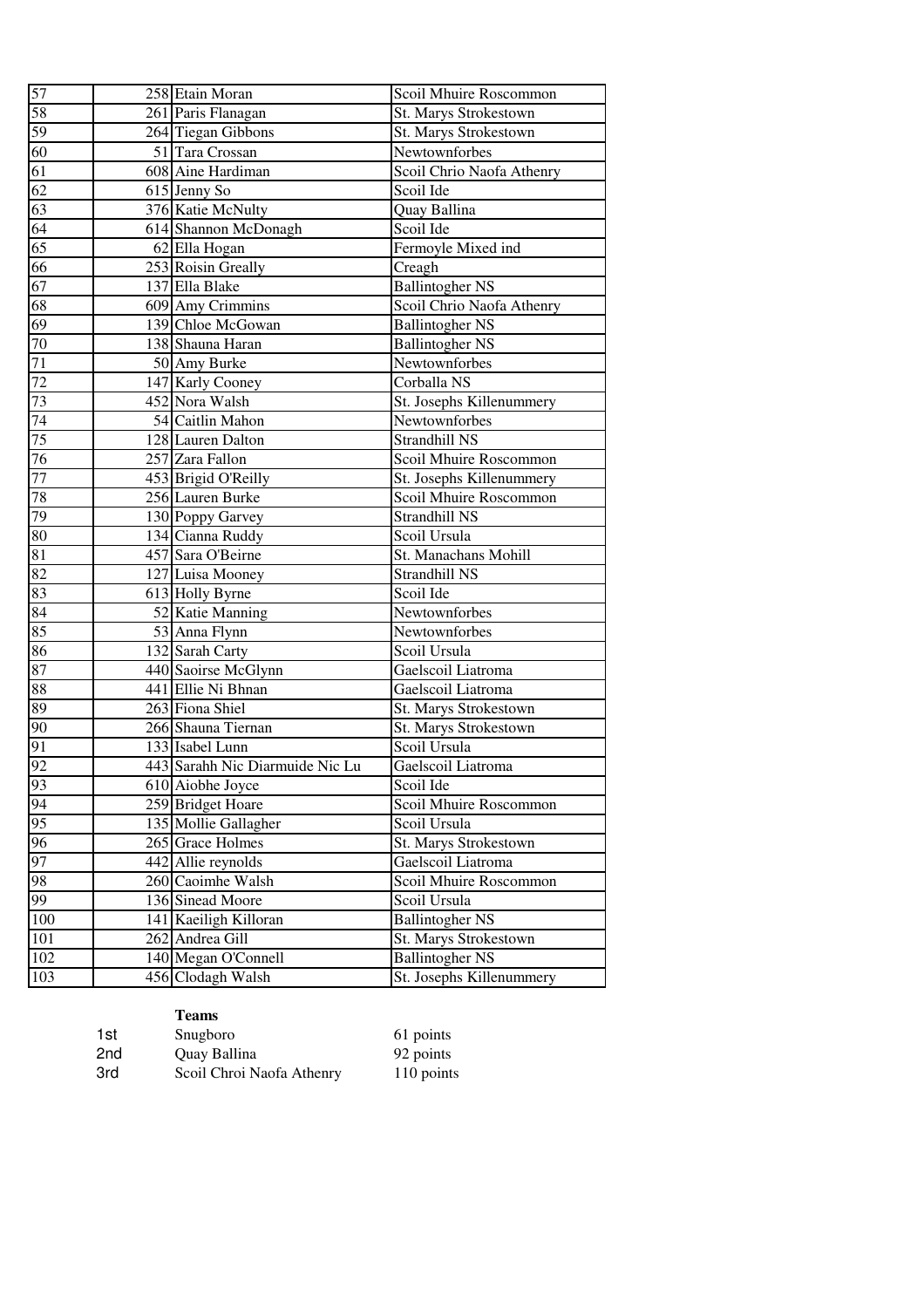|                         |    | <b>JUNIOR BOYS</b>                  |                             |
|-------------------------|----|-------------------------------------|-----------------------------|
| <b>Place</b>            | No | name                                | <b>School</b>               |
| $\overline{\mathbf{1}}$ |    | 231 Patrick Kennedy                 | <b>Croghan NS</b>           |
| $\overline{\mathbf{c}}$ |    | 353 Shaun Nolan                     | <b>Carramore</b>            |
| $\overline{\mathbf{3}}$ |    | 21 Conor McHugh                     | Stonepark                   |
| $\overline{\mathbf{4}}$ |    | <b>508 Oisin Phelan</b>             | <b>Brierfield NS</b>        |
| 5                       |    | 501 Mark Ahern                      | <b>Ballinamore Boys</b>     |
| $\overline{6}$          |    | 354 Rory McDonnell                  | <b>Mount Palmer</b>         |
| 7                       |    | 22 Patrick Clancy                   | <b>Stonepark</b>            |
| $\overline{\bf 8}$      |    | 343 Alan Hegarty                    | <b>Breaffy Castlebar</b>    |
| $\overline{9}$          |    | 119 Cathal Gilligan                 | <b>Ransboro NS Ind</b>      |
| $\overline{10}$         |    | 360 Pearse Gallagher                | <b>St. Pats Castlebar</b>   |
| 11                      |    | 176 Enda Keane                      | <b>Kilkerrin NS</b>         |
| 12                      |    | 362 David Delaney                   | <b>Tooreen</b>              |
| 13                      |    | 519 Harry Keady                     | <b>Oranmore Boys</b>        |
| 14                      |    | 525 Michael O hEosaigh              | <b>Scoil Iognaid</b>        |
| $\overline{15}$         |    | 502 Matthew Lee                     | <b>St. Brigids Drumcong</b> |
| 16                      |    | 356 Conor Drudy                     | St. Attractas Charlestown   |
| 17                      |    | 232 Declan Kennedy                  | Croghan NS                  |
| 18                      |    | 532 Eddie Silke                     | Scoil Chuire Clarinbridge   |
| 19                      |    | 518 Cian McNelis                    | Lisheenkyle                 |
| 20                      |    | 242 Dan Costello                    | Cornafulla                  |
| 21                      |    | 359 Cillian MacFinn                 | Gaelscoil Na Cruaiche       |
| 22                      |    | 121 Oisin Mullarkey                 | Corballa NS                 |
| 23                      |    | 32 Jamie Dorr                       | Newtownforbes               |
| 24                      |    | 107 Daniel Rattigan                 | Strandhill NS               |
| 25                      |    | 358 Jack Sweeney                    | Scoil Padraig Westport      |
| 26                      |    | 341 Jack Canny                      | <b>Breaffy Castlebar</b>    |
| 27                      |    | 339 Sequoyah Duffy                  | St. Josephs Ballinrobe      |
| 28                      |    | 348 Matthew Leonard                 | Culleens                    |
| 29                      |    | 38 Stephen McGinnity                | <b>Tashinny NS</b>          |
| 30                      |    | 23 Charlie Flanagan                 | Stonepark                   |
| $\overline{31}$         |    | 526 Donal O Ceidigh                 | Scoil Iognaid               |
| 32                      |    | 534 Darragh Kenny                   | St. Pats Tuam               |
| 33                      |    | 528 Cameron O Dubhlaioch            | Scoil Iognaid               |
| 34<br>35                |    | 361 Conor Reynolds                  | Scoil Phadraig Westport     |
| $\overline{36}$         |    | 357 Kyle Moran<br>113 Finn Campbell | Coonlyon<br>Rathcormac Ns   |
| $\overline{37}$         |    | 527 Ruairi Bundschu                 | Scoil Iognaid               |
| 38                      |    | 497 Colm McLoughlin                 | St. Cailins Fenagh          |
| 39                      |    | 120 Mark Greer                      | Carbury NS Ind              |
| 40                      |    | 219 Cathal Enright                  | Abbeycarton                 |
| 41                      |    | 241 Cian Gillooly                   | Clonoun                     |
| 42                      |    | 238 Oisin Kelly                     | Carrick Ballinlough         |
| 43                      |    | 350 Marcus Lasuesta                 | Culleens                    |
| 44                      |    | 533 Cian Rafferty                   | St. Colmans Cummer          |
| 45                      |    | 336 Ben Place                       | St. Josephs Ballinrobe      |
| 46                      |    | 245 Adam Doran                      | Creagh                      |
| 47                      |    | 340 Fionn Barrett                   | St. Josephs Ballinrobe      |
| 48                      |    | 246 Ashton Glancy                   | St. Brides                  |
| 49                      |    | 529 Luc Mac Fhearghusa              | Scoil Iognaid               |
| 50                      |    | 110 Eoghan Fenton                   | Strandhill NS               |
| $\overline{51}$         |    | 112 Rory Conneally                  | Strandhill NS               |
| $\overline{52}$         |    | 247 Conor Paisley                   | Roxboro                     |
| 53                      |    | 33 Mark Cooney                      | Newtownforbes               |
| 54                      |    | 503 Colm Rooney                     | Largy                       |
| 55                      |    | 351 Jack O'Brien                    | Culleens                    |
| 56                      |    | 244 Seanie McDermott                | Ballymurray                 |
|                         |    |                                     |                             |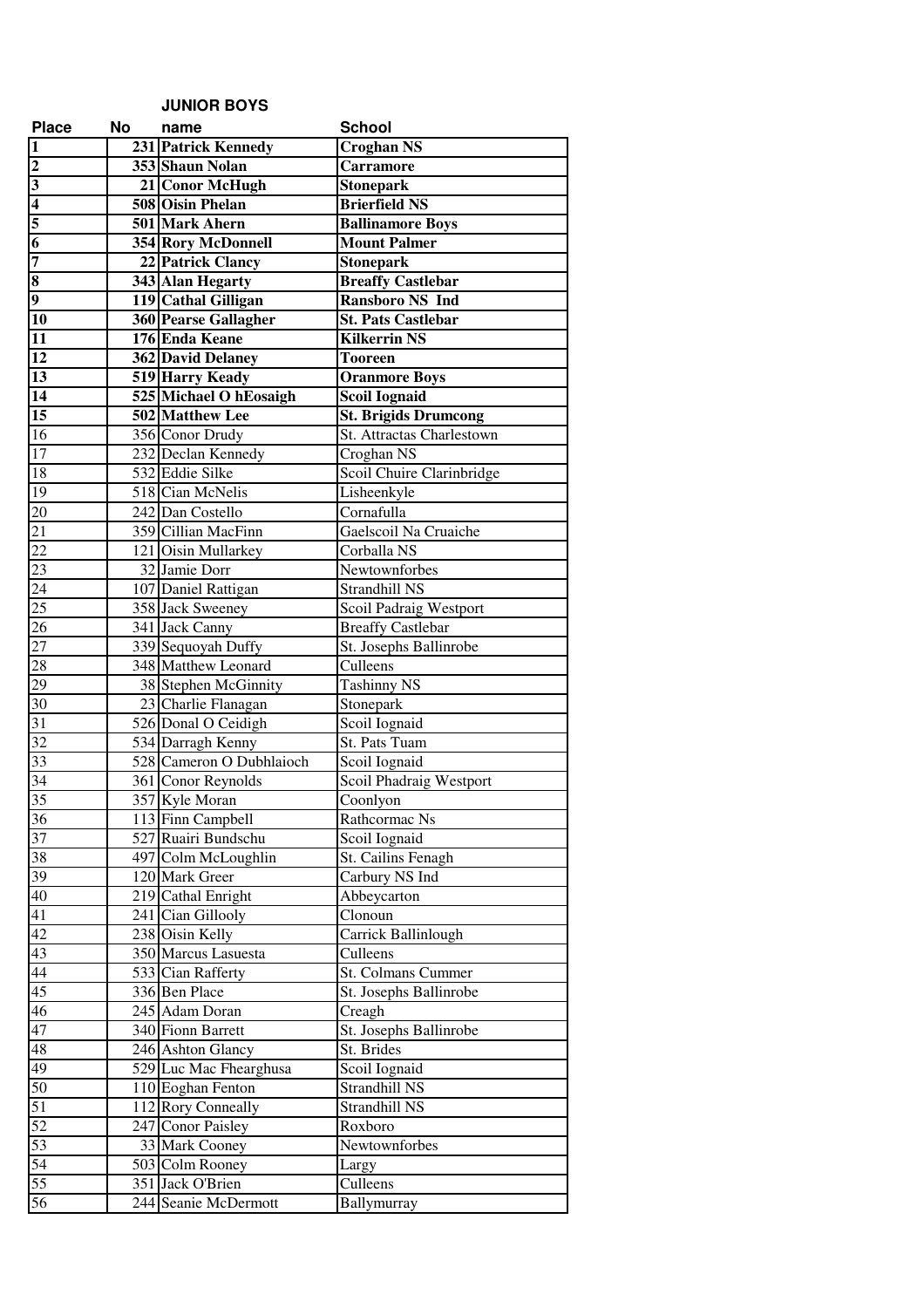| 57              | 116 Oran McNulty       | Rathcormac Ns            |
|-----------------|------------------------|--------------------------|
| 58              | 248 Dillon Keane       | Tarmon                   |
| 59              | 117 Samuel Regan       | Rathcormac Ns            |
| 60              | 24 Peeter Farrell      | Stonepark                |
| $\overline{61}$ | 220 Gavin Kielty       | Abbeycarton              |
| $\overline{62}$ | 115 Daniel Oates       | Rathcormac Ns            |
| $\overline{63}$ | 338 Haroon Murtaza     | St. Josephs Ballinrobe   |
| 64              | 530 Eoin Mac Airt      | Scoil Iognaid            |
| 65              | 25 Stephen Carroll     | Stonepark                |
| 66              | 237 Fionn Ryan         | Creagh                   |
| 67              | 114 BenOgier           | Rathcormac Ns            |
| 68              | 349 Seamus Clarke      | Culleens                 |
| 69              | 108 Cillian O'Neil     | Strandhill NS            |
| 70              | 342 Ross Connolly      | <b>Breaffy Castlebar</b> |
| 71              | 39 Ryan Murphy         | Legan ind                |
| $\overline{72}$ | 42 Hayden Nolan        | Legan ind                |
| 73              | 122 Dylan McLoughlin   | Calry Ns                 |
| $\overline{74}$ | 109 David Kennedy      | Strandhill NS            |
| 75              | 240 Matthew Casey      | Ballyfeeney              |
| $\overline{7}6$ | 34 James Hagan         | Newtownforbes            |
| $\overline{77}$ | 36 Cormac Flynn        | Newtownforbes            |
| 78              | 225 Hugh Curley        | Taughmaconnell           |
| 79              | 344 Conor Loftus       | <b>Breaffy Castlebar</b> |
| 80              | 233 Lee Taylor         | Croghan NS               |
| 81              | 227 Ross Glynn         | Taughmaconnell           |
| 82              | 26 Tadgh Tiernan       | Stonepark                |
| 83              | 222 Dara Tiernan       | Abbeycarton              |
| $\overline{84}$ | 498 Ruairi O'Rourke    | St. Cailins Fenagh       |
| 85              | 346 Nathan Ryan        | <b>Breaffy Castlebar</b> |
| 86              | 352 Sean Dillon        | Culleens                 |
| 87              | 229 Callum Moore       | Taughmaconnell           |
| 88              | 223 Jack Mollahan      | Abbeycarton              |
| 89              | 31 Ross Cumiskey       | Killoe                   |
| 90              | 337 Jack Philbin       | St. Josephs Ballinrobe   |
| 91              | 118 Jack Barber        | Rathcormac Ns            |
| $\overline{92}$ | 35 Robert Smith        | Newtownforbes            |
| 93              | 504 Conal Walsh        | St. Josephs Killenummery |
| $\overline{94}$ | 221 Tadgh Morris       | Abbeycarton              |
| 95              | 489 Oisin Monaghan     | Gaelscoil Liatroma       |
| 96              | 345 Ryan Fadden        | <b>Breaffy Castlebar</b> |
| 97              | 499 Killian Mulvey     | St. Cailins Fenagh       |
| 98              | 37 Eanna Madden        | Newtownforbes            |
| $\overline{99}$ | 224 Stephen Kielty     | Abbeycarton              |
| 100             | 230 Shane Moore        | Taughmaconnell           |
| $101\,$         | 111 Mark Keane         | Strandhill NS            |
| 102             | 123 Ben Cawley         | Corballa NS Ind          |
| 103             | 226 Keelan Doran       | Taughmaconnell           |
| 104             | 236 Fiachra O Dowd     | Croghan NS               |
| 105             | 235 Cuileann O Donaile | Croghan NS               |
| 106             | 500 Conor Fox          | St. Cailins Fenagh       |
| 107             | 496 Harry O'Hara       | St. Clares Manorhamilton |

| 1st | Stonepark              | 100 points |
|-----|------------------------|------------|
| 2nd | Scoil Iognaid          | 115 points |
| 3rd | St. Josephs Ballinrobe | 182 points |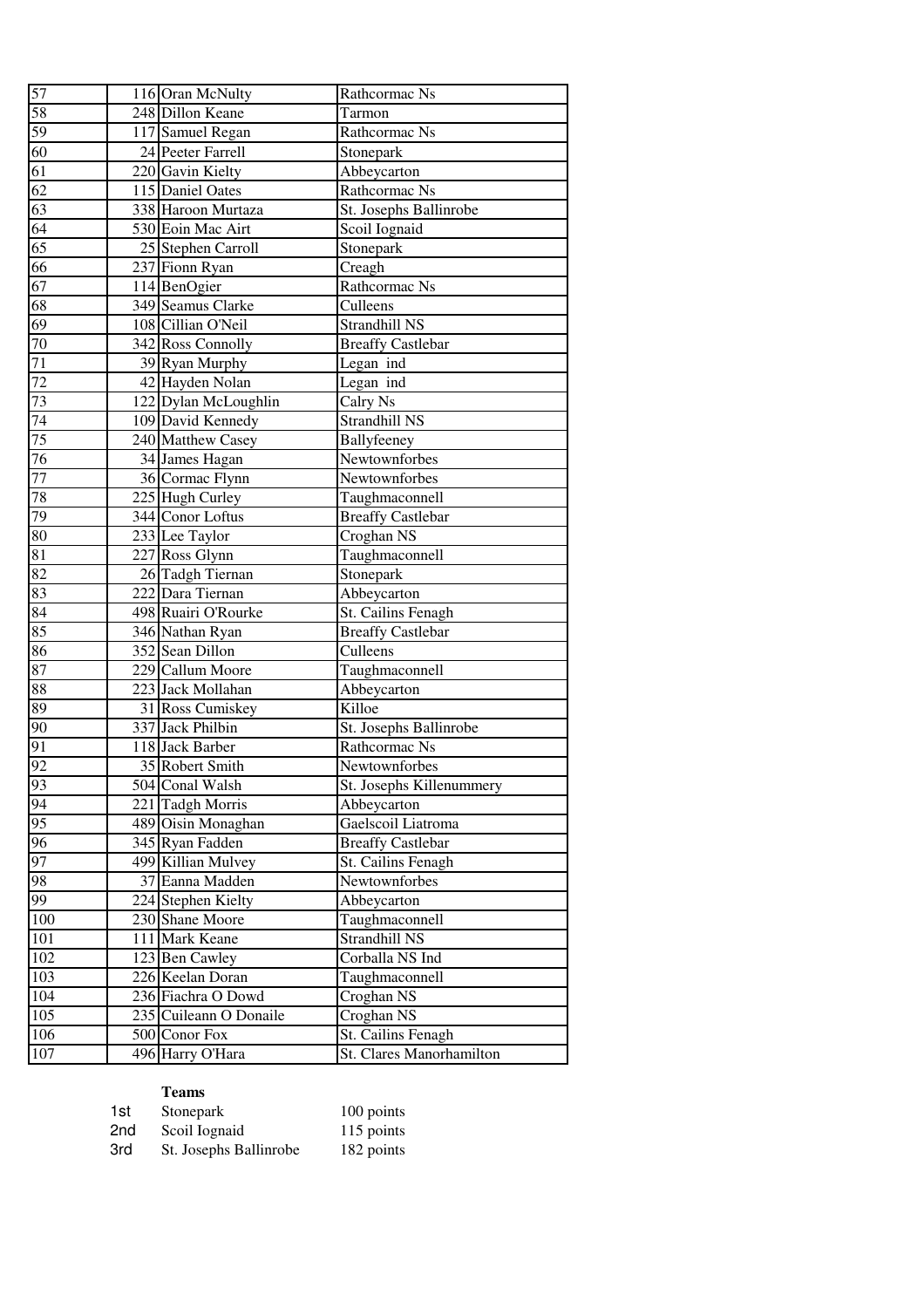## **JUNIOR GIRLS**

| PI                          | number name |                                     | <b>School</b>                              |
|-----------------------------|-------------|-------------------------------------|--------------------------------------------|
| $\mathbf{1}$                |             | 190 Aoibheann Fitzpatrick           | <b>Creagh NS</b>                           |
| $\overline{\mathbf{c}}$     |             | 539 Saoirse Coleman                 | <b>Menlough NS</b>                         |
|                             |             | 102 Gemma O'Callaghan               | <b>Rathcormac Ind</b>                      |
|                             |             | 328 Grace Jennings                  | <b>St. Josephs Ballinrobe</b>              |
| $\frac{3}{4}$ $\frac{4}{5}$ |             | 208 Hazel Kelly                     | Lisaniskey                                 |
|                             |             | 327 Lauren McHale                   | <b>St. Angelas Castlebar</b>               |
| $\frac{7}{8}$               |             | 548 Maeve Meehan                    | <b>Scoil Bhride Lackagh</b>                |
|                             |             | 542 Laoise McGrath                  | <b>Scoil Bhride New Inn</b>                |
|                             |             | 84 Liadan Ruddy                     | <b>Scoil Ursula</b>                        |
| $\overline{10}$             |             | 541 Siobhan Geaney                  | <b>St. Josephs Kinvara</b>                 |
| 11                          |             | 536 Mia Ni Chreachmhaoil            | <b>Gaelscoil Dara</b>                      |
| 12                          |             | 104 Rachel McGoldrick               | <b>Carraroe Ns Ind</b>                     |
| 13                          |             | 329 Gracey O'Brien                  | <b>Ballyvary</b>                           |
| 14                          |             | <b>309 Emer Collins</b>             | <b>Quay Ballina</b>                        |
| 15                          |             | 330 Caoilainn Dowd                  | <b>Ballyvary Central</b>                   |
| 16                          |             | 538 Sophie McIlrath                 | Killeeneen NS                              |
| 17                          |             | 18 Carly Flood                      | <b>Tashhinny NS</b>                        |
| 18                          |             | 315 Clodagh Gill                    | <b>Breaffy Ballina</b>                     |
| 19                          |             | 334 Sarahh Carney                   | Bohola                                     |
| 20                          |             | 555 Ceiti Ni Riordain               | Scoil Iognaid                              |
| 21                          |             | 310 Niamh McNulty                   | Quay Ballina                               |
| $\overline{22}$             |             | 333 Grainne Cooke                   | Curry                                      |
| 23                          |             | 96 Aimee Keane                      | Strandhill NS                              |
| 24                          |             | 321 Sienna Ni Cheallaigh            | Gaelscoil Ulieog de Burca<br>Newtownforbes |
| 25                          |             | 14 Alyssa Galligan                  |                                            |
| 26<br>$\overline{27}$       |             | 549 Ruby Quinn<br>213 Clara Doherty | Scoil Bhride Lackagh                       |
| 28                          |             | 322 Amy Ni Chomin                   | Corrigeenroe<br>Gaelscoil Ulieog de Burca  |
| 29                          |             | 554 Aoife Bundschu                  | Scoil Iognaid                              |
| $30\,$                      |             | 214 Lucy Martin                     | St. Ciarans Moore                          |
| 31                          |             | 316 Sophie Heneghan                 | <b>Breaffy Ballina</b>                     |
| 32                          |             | 317 Rebecca Fleming                 | <b>Breaffy Ballina</b>                     |
| 33                          |             | 7 Sian Gallagher                    | Ardagh                                     |
| $3\overline{4}$             |             | 103 Anna McDaniel                   | Ransboro Ind                               |
| 35                          |             | 544 Emily Dillon                    | Scoil Bhride New Inn                       |
| 36                          |             | 201 Kate Moore                      | Taughmaconnell                             |
| 37                          |             | 211 Siofra Hession                  | Gaelscoil De hIde                          |
| $38\,$                      |             | 312 Rachel Foley                    | Quay Ballina                               |
| 39                          |             | 558 Riona Ni Mainnin                | Scoil Iognaid                              |
| 40                          |             | 216 Aisling Shanagher               | Roxboro                                    |
| 41                          |             | 550 Ava Kilcommins                  | Scoil Bhride Lackagh                       |
| 42                          |             | 311 Caoilfhionn Tighe               | Quay Ballina                               |
| 43                          |             | 193 Clodagh Kileen                  | Creagh NS                                  |
| 44                          |             | 332 Casey Griffith                  | Mercy Claremorris                          |
| 45                          |             | 202 Anna Kiernan                    | Scoil Mhuire Roscommon                     |
| 46                          |             | 545 Caoimhe Kelly                   | Scoil Bhride New Inn                       |
| 47                          |             | 210 Ruby Gerrity                    | Ballyfeeney                                |
| 48                          |             | 88 Caoimhe Morgan                   | Scoil Ursula                               |
| 49                          |             | 205 Amy Winston                     | Scoil Mhuire Roscommon                     |
| 50                          |             | 324 Isobel Nic Philib               | Gaelscoil Ulieog de Burca                  |
| 51                          |             | 177 Georgia Gerrity                 | Ballyfeeney                                |
| 52                          |             | 543 Ciara McGrath                   | Scoil Bhride New Inn                       |
| 53                          |             | 323 Aisling Ni Chomin               | Gaelscoil Ulieog de Burca                  |
| 54                          |             | 8 Rachel Keenan                     | Ardagh                                     |
| 55                          |             | 463 Willow Ni Donnagain Giobhan     | Gaelscoil Liatroma                         |
| 56                          |             | 87 Rebecca Gilroy                   | Scoil Ursula                               |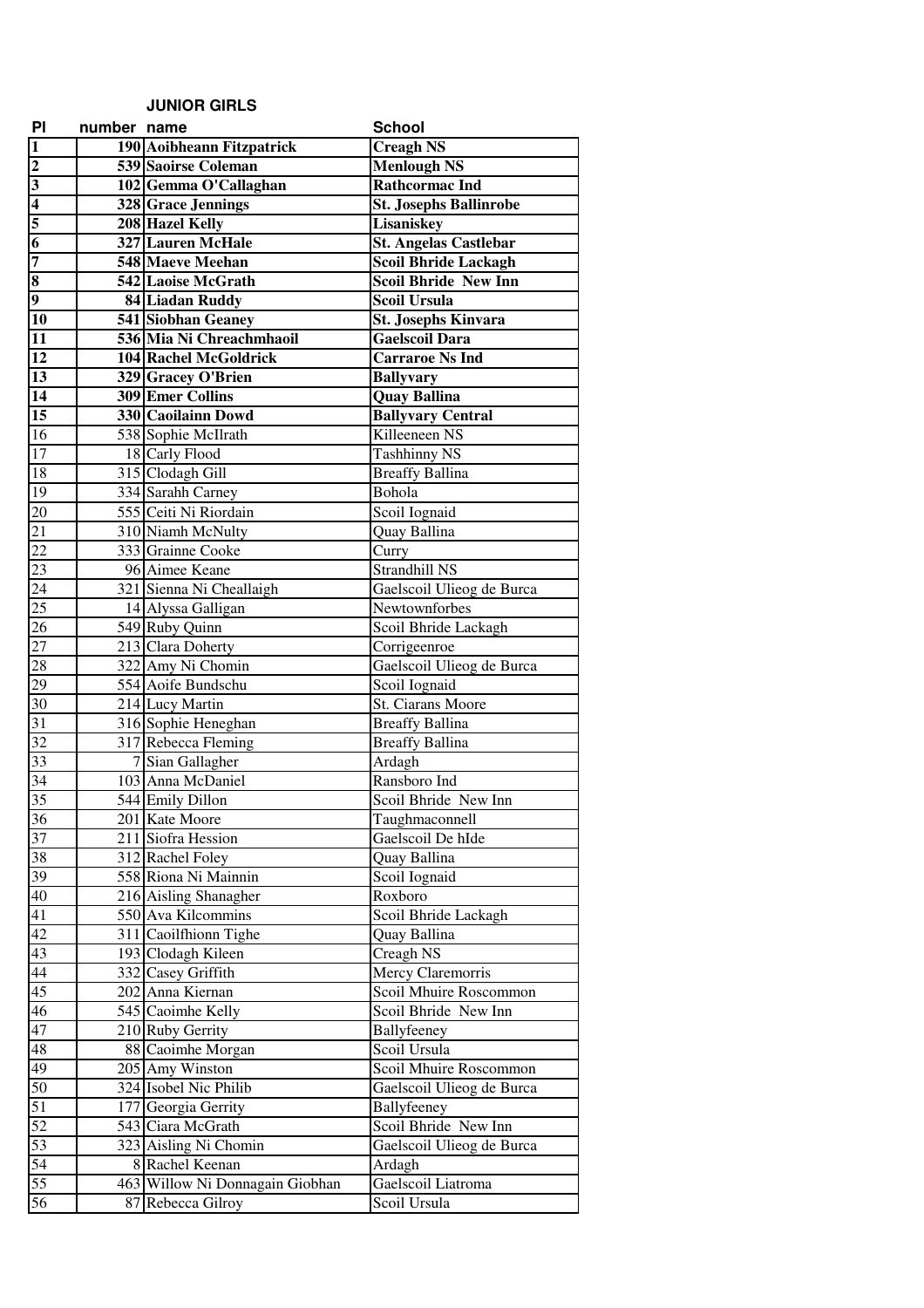| 57              | 2 Grainne Rooney                 | Killoe                    |
|-----------------|----------------------------------|---------------------------|
| 58              | 217 Jane O'Boyle                 | Whitehall                 |
| 59              | 1 Eimear Igoe                    | Killoe                    |
| 60              | 212 Victoria Geraghtyv           | Abbeycarton               |
| 61              | 98 Mollie Ronan                  | Strandhill NS             |
| 62              | 3 Isabella Larkin                | Killoe                    |
| 63              | 11 Katie Duignan                 | Ardagh                    |
| 64              | 326 Shauna Ni Chathail           | Gaelscoil Ulieog de Burca |
| 65              | 556 Georgia Ni Choisdealbha      | Scoil Iognaid             |
| 66              | 318 Siobhan O'Reilly             | <b>Breaffy Ballina</b>    |
| 67              | 559 Rowan Nic Eadbhaird          | Scoil Iognaid             |
| 68              | 4 Rachel Quinn                   | Killoe                    |
| 69              | 319 Amy Bailey                   | <b>Breaffy Ballina</b>    |
| 70              | 203 Shauna Walsh                 | Scoil Mhuire Roscommon    |
| 71              | 218 Kasey Mee                    | St. Marys Strokestown     |
| 72              | 547 Michaela Noone               | Scoil Bhride New Inn      |
| 73              | 194 Kayla McKeon                 | Creagh NS                 |
| 74              | 191 Leah Clarke                  | Creagh NS                 |
| 75              | 97 Katie Gillen                  | Strandhill NS             |
| 76              | 94 Keelyn Ruiseil                | Gaelscoil Chnoc na Re     |
| 77              | 540 Molly Smith                  | Scoil Mhic Dara           |
| $78\,$          | 105 Abbie Jorgenson              | Mercy Sligo Ind           |
| 79              | 320 Caoimhe O'Hara               | <b>Breaffy Ballina</b>    |
| 80              | 5 Rebecca Moorehead              | Killoe                    |
| 81              | 95 Anna Ni Reachtaire            | Gaelscoil Chnoc na Re     |
| 82              | 89 Sarah Flavin                  | Scoil Ursula              |
| 83              | 475 Ella Guckian                 | St. Patricks Drumshambo   |
| 84              | 106 Kate Nicholson               | Carraroe NS               |
| 85              | 90 Ceoilin Ni Bhroin             | Gaelscoil Chnoc na Re     |
| 86              | 13 Shauna Burke                  | Newtownforbes             |
| 87              | 6 Robyn O'Neill                  | Killoe                    |
| 88              | 100 Baline Heekin                | Strandhill NS             |
| 89              | 101 Megan Bohan                  | Strandhill NS             |
| 90              | 551 Hannah Burke                 | Scoil Bhride Lackagh      |
| 91              | 215 Emily Dixon                  | St. Marys Strokestown     |
| 92              | 553 Emma Dineen                  | Scoil Bhride Lackagh      |
| 93              | 10 Emma Farrell                  | Ardagh                    |
| 94              | 557 Emili Nic Gearailt           | Scoil Iognaid             |
| 95              | 552 Caoimhe Hillary              | Scoil Bhride Lackagh      |
| 96              | 99 Aimee Lee Gilligan            | Strandhill NS             |
| 97              | 461 Leila Riceecripps            | St. Callins Fenagh        |
| 98              | 207 Elia Cormican                | Scoil Mhuire Roscommon    |
| $\overline{99}$ | 546 Hannah Nevin                 | Scoil Bhride New Inn      |
| 100             | 196 Laoise Costello              | Taughmaconnell            |
| 101             | 325 Siomha Nican Ultaigh         | Gaelscoil Ulieog de Burca |
| 102             | 482 Rowan Riceppis               | Sr. Cailins Fenagh        |
| 103             | 15 Maria Crossan                 | Newtownforbes             |
| 104             | 9 Evie O'rourke Grant            | Ardagh                    |
| 105             | 471 Muireann Killea              | St. Clares Manorhamilton  |
| 106             | 478 Brianna O'Donnell            | St. Patricks Drumshambo   |
| 107             | 313 Laura Nugent                 | Quay Ballina              |
| 108             | 91 Aoibhinn Ni Chiarragain       | Gaelscoil Chnoc na Re     |
| 109             | 470 Annabeth Drohan              | St. Clares Manorhamilton  |
| 110             | 477 Alisha Dowler                | St. Patricks Drumshambo   |
| 111             | 85 Orlaith Scanlon               | Scoil Ursula              |
| 112             | 20 Amy Jordan                    | Cloonagh Mixed            |
| 113             | 466 Isobelle Boucher             | Gaelscoil Liatroma        |
| 114             | 93 Treasa Ni Cheallaigh Loinsigh | Gaelscoil Chnoc na Re     |
| 115             | 479 Aoife McGovern               | St. Patricks Drumshambo   |
|                 |                                  |                           |